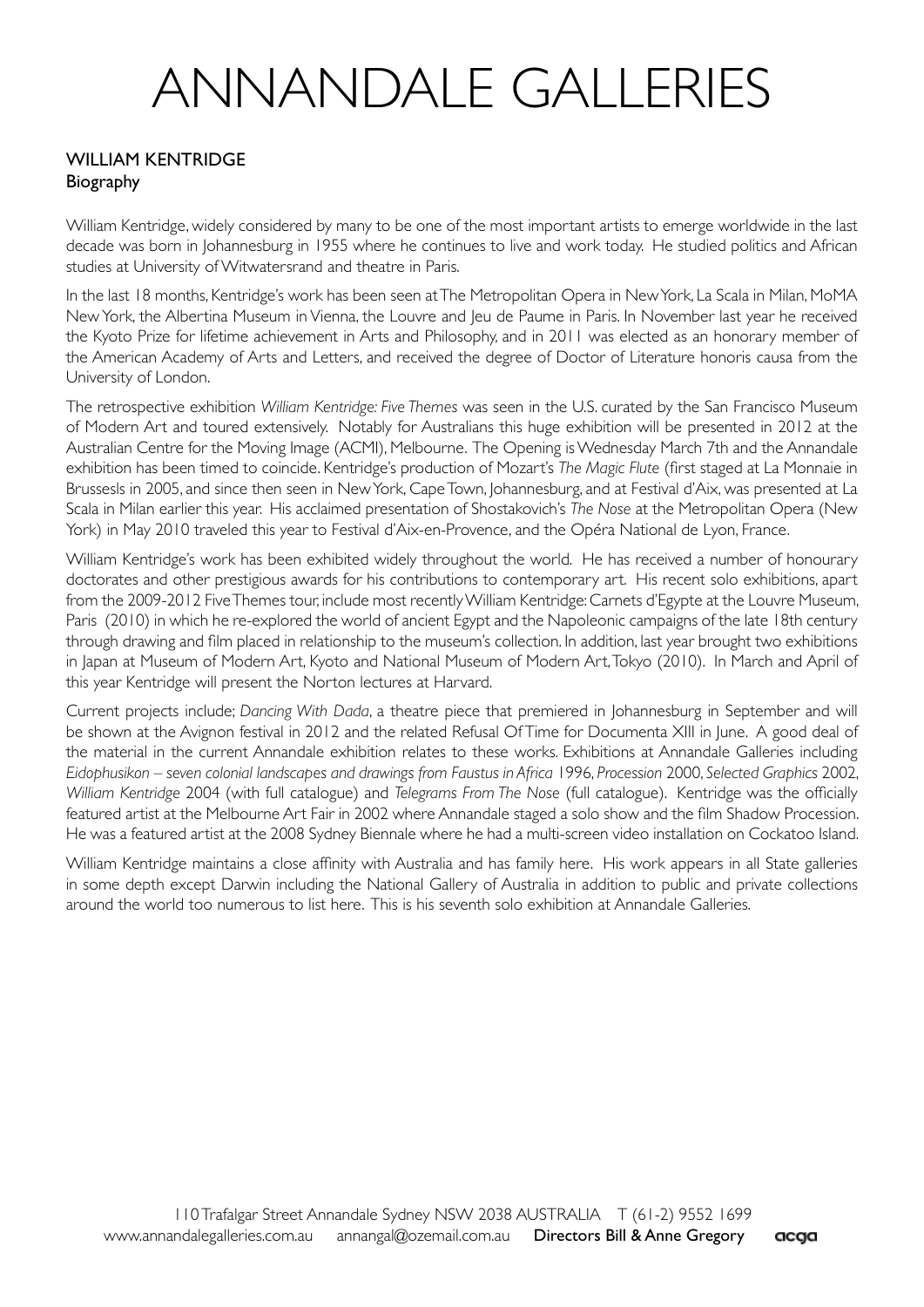# ANNANDALE GALLERIES

#### 5 Solo Exhibitions

- 2001–3 Smithsonian Institution, Washington DC, *William Kentridge*, 28 February-13 May 2001 (touring to New Museum of Contemporary Art, New York, 3 June-16 September 2001; Museum of Contemporarty Art, Chicago, 20 October 2001 – 20 January 2002; Contemporary Art Museum, Houston, 1 March-5 May 2002; Los Angeles County Museum of Art, Los Angeles 21 July-6 October 2002; Southy African National Gallery, Cape Town 7 December 2002 - 23 March 2003)<br>2004–5 Castello di Rivoli. Museo d'Arte Contemporanea Rivoli It
- 2004–5 Castello di Rivoli, Museo d'Arte Contemporanea, Rivoli, Italy, *William Kentridge*, January 7 February 29, (touring K20 K21, Düsseldorf; Museum of Contemporary Art, Sydney, Musée d'Art Contemporain de Montréal, Montréal; Johannesburg 1st July – 31st October 2005)<br>2006 — National Gallery of Victoria Melbourne *William Kentridge: 7 Erno*r
- 2006 National Gallery of Victoria, Melbourne, *William Kentridge: 7 Fragments for George Melies*, 24 February - 21 May
- 2010 *William Kentridge: Carnets D'Egypte,* Louvre Paris
- 2009-12 *William Kentridge: Five Themes*, SanFrancisco Museum of Art and touring to Modern Art Museum of Fort Worth, Norton Museum of Art, West Palm Beach, Museum of Modern Art NY, Albertina Vienna, Israel Museum, Jerusalem, Stedeliijk Museum, Amsterdam, Australian Museum for the Moving Image (ACMI) Melbourne March-June

## **5 Group Exhibitions**<br>1997 Museum Frid

- 1997 Museum Fridericianum, Kassel, *Documenta X*, June 21 September 28
- 2002 Museum Fridericianum, Kassel, Germany, *Documenta XI, The Divine Comedy* (with Goya & Buster Keaton) Art Gallery WA Perth touring to Vancouver<br>2005 51st Venice Biennale, Italian Pavilion, The Experience of
- 2005 *51st Venice Biennale*, Italian Pavilion, *The Experience of Art* 12 June 6 November
- 2008 *Sydney Biennale* including performance *I Am Not Me The Horse Is Not Mine*
- 2012 *Documenta XIII*, Kassel, Germany, *The Refusal of Time*

#### 5 Works

- 1989-03 *9 Soho Eckstein Films*, 1989 to 2003 (*Johannesburg, 2nd Greatest City after Paris*, 1989; *Monument*, 1990; *Mine*, 1990 *Sobriety, Obesity & Growing Old*, 1991; *Felix in Exile*, 1994; *History of the Main Complaint*, 1996; *Weighing and Wanting*, 1998; *Stereoscope*, 1999; *Tide Table*, 2003
- 2004 *Shadow Quartet* 4 bronze sculptures circa 2.5 metres commissioned by the Art Gallery of Western Australia
- 2005 *The Magic Flute* opera directed by William Kentridge, Theatre de la Monnnaie, Brussels and touring
- 2010 *The Nose* full scale opera directed by William Kentridge premier at Metropolian Opera, NY, Festival of Aix, Opera house,Lyon
- 2011 *Dancing With Dada* live theatre piece written and directed by William Kentridge, premier September 16-18, Johannesburg

## **5 Publications**<br>2001 **Willian**

- 2001 William Kentridge, Museum of Contemporary Art Chicago; New Museum of Contemporary Art, New York; Harry N. Abrams, Inc., New York, 2001 (catalogue)
- 2004 *William Kentridge* Carolyn Christov-Bakargiev (ed.), Jane Taylor, William Kentridge, Castello di Rivoli, Museo d'Arte Contemporanea, Rivoli-Turin; Skira Editore, Milan, (catalogue)
- 2007 *William Kentridge: What Will Come*, Stadel Museum, Frankfurt am Main, Kunsthalle, Bremen (catalogue)
- 2009 *Five Themes* hardcover 263 page exhibition catalogue w/DVD
- 2010 William Kentridge: Trace, Museum of Modern Art New York

## 5 Awards

- 2000 *Carnegie Prize*, Carnegie Museum of Art, Pittsburgh
- 2008 *Oscar Kokoschka Award*, Vienna
- 2011 *Kyoto Prize* for contributions to the arts & Philosophy
- 2011 elected honourary member of the *American Academy of Arts and Letters*
- 2004–11 *HONOURARY DOCTORATES*; Doctor of Literature, honoris causa, University of London 2011, Royal College of Art, London 2010, Rhodes University, Grahamstown South Africa 2008, Honourary Doctorate University of Witwatersrand, Johannesburg 2004